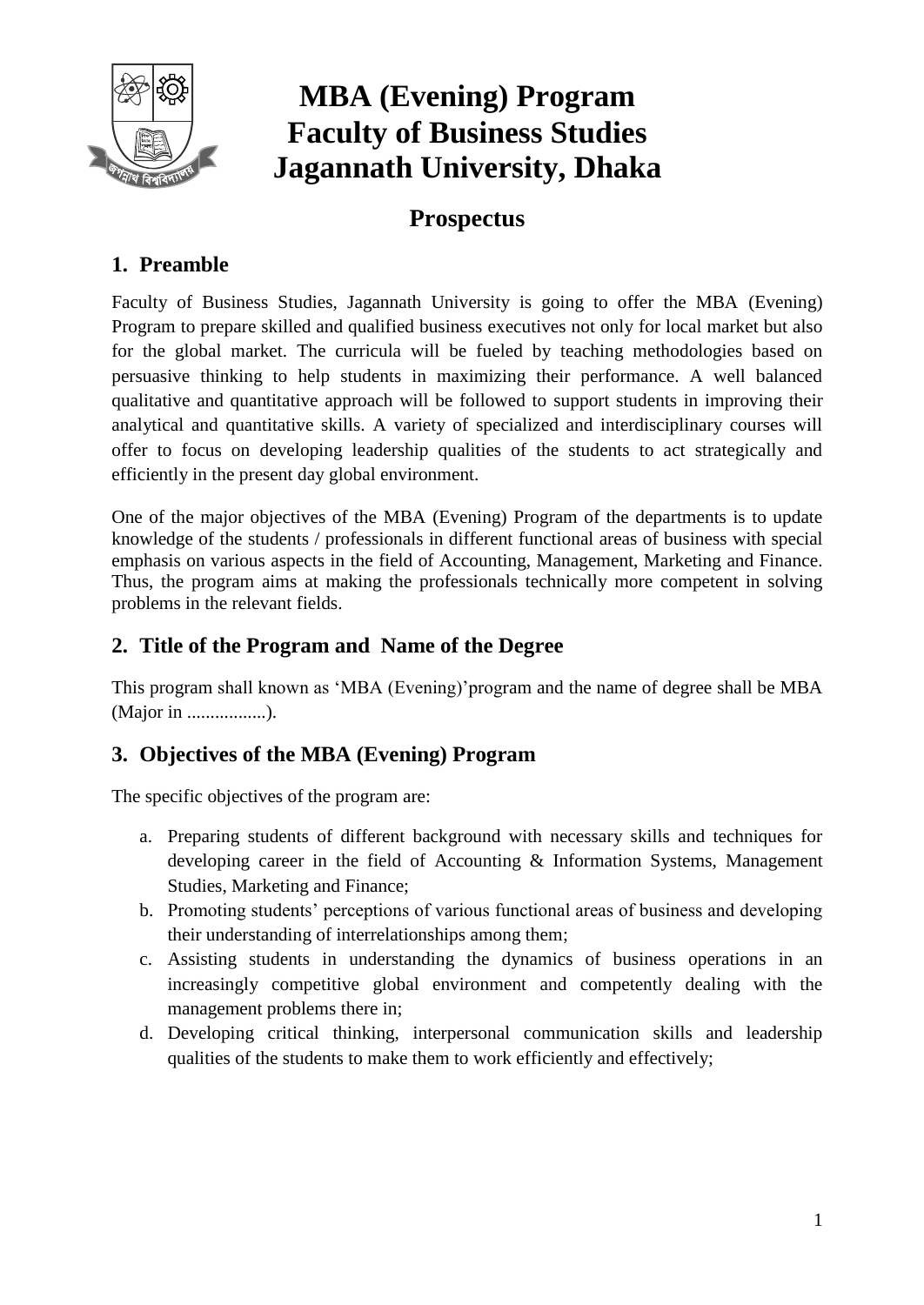# **4. Application Eligibility**

Graduates (with at least CGPA 2.50 in graduate or masters level and minimum  $2<sup>nd</sup>$  class either in graduate or masters level in case of traditional system) in any discipline can apply in prescribed form within deadline for appearing at the admission test to be conducted by the Faculty of Business Studies, Jagannath University. The minimum qualifying points for application will be six and will be calculated as follows:

| <b>SSC</b> or Equivalent    | <b>O-Level</b> | <b>Qualifying Points</b> |
|-----------------------------|----------------|--------------------------|
| GPA/Division                | GPA            |                          |
| $\geq 4.00/1$ <sup>st</sup> | > 3.00         |                          |
| $>$ 3.00/2 <sup>nd</sup>    | $\geq$ 2.50    |                          |
| $> 2.00/3^{\rm rd}$         | > 1 ()()       |                          |

| <b>HSC</b> or Equivalent | <b>A-Level</b> | <b>Qualifying Points</b> |
|--------------------------|----------------|--------------------------|
| <b>GPA/Division</b>      | <b>GPA</b>     |                          |
| $>$ 4.00/1 <sup>st</sup> | > 3.00         |                          |
| $>$ 3.00/2 <sup>nd</sup> | > 2.50         |                          |
| $> 2.00/3^{\text{rd}}$   | >1.00          |                          |

| <b>Bachelors and Masters Program</b> | 1 <sup>st</sup> Class/Division | 2nd Class/Division | 3rd Class/Division |
|--------------------------------------|--------------------------------|--------------------|--------------------|
| Bachelor Degree (Pass)               |                                |                    |                    |
| Bachelor Degree (Hons.), Bachelor of |                                |                    |                    |
| Engineering, Medicine or Agriculture |                                |                    |                    |
| <b>Master Degree</b>                 |                                |                    |                    |

#### **Four Year Bachelor Program**

| C <b>CPA</b>       | $\geq 3.50$ | 3.00 to $<$ 3.50 | 2.50 to $<$ 3.00 |
|--------------------|-------------|------------------|------------------|
| $P_{\text{oints}}$ |             |                  |                  |

Applicants who have taken O-Level examination, must have passed at least five subjects (including Mathematics) with a minimum of grade D in each of these subjects and in case of A-Level must have passed at least two subjects with a minimum of grade D in each of these subjects.

### **5. Allocation of Marks**

Total Marks allocated for assessing the applicants to determine eligibility for admission in MBA (Evening) Program as under:

| <b>Evaluation Areas</b>                                                                                                                                              | <b>Marks allocated</b> |
|----------------------------------------------------------------------------------------------------------------------------------------------------------------------|------------------------|
| Written test                                                                                                                                                         |                        |
| Interview                                                                                                                                                            |                        |
| <b>Qualifying Marks</b><br>(On the basis of past academic results; Highest qualifying points)<br>will be 12, so 12 x 2.5 = 30 and lowest will be 6 so, 6 x 2.5 = 15) | 30                     |
| Total                                                                                                                                                                | 100                    |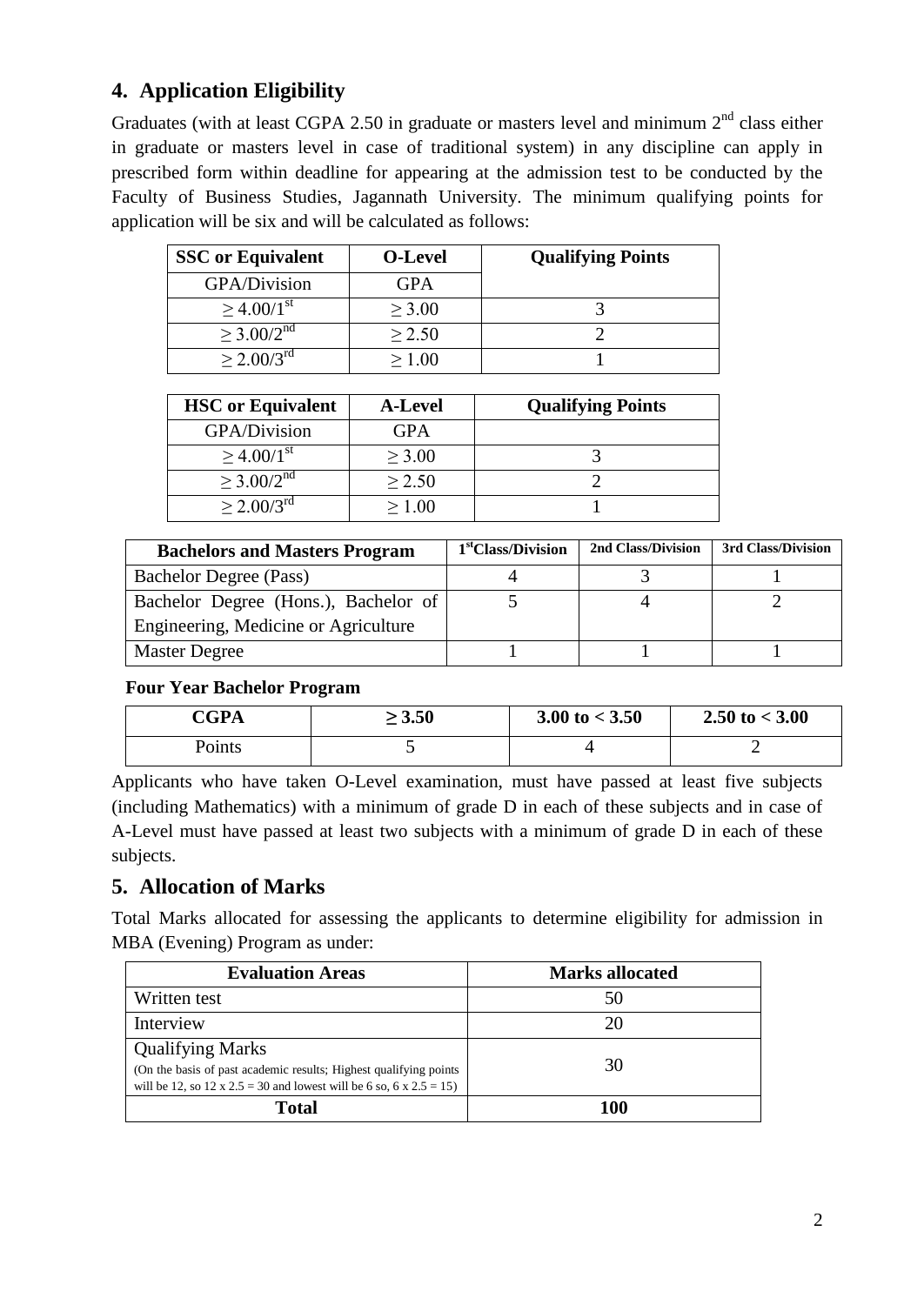### **6. Admission Test**

Total marks of written test are 50. The test will cover the areas of English and Basic Mathematics. Candidates are required to qualify the written test. Use of calculator or other electronic devices are strictly prohibited in the exam hall.

### **7. Viva-Voce**

Viva-Voce will be conducted under arrangement of pre designed interview Board. All candidates must have to bring all original academic certificates, marks sheet/transcripts and admit card of admission test.

#### **8. Selection for Admission**

Student for admission shall be selected on the basis of the student's total scores/points in academic achievement, marks in admission test and viva-voce.

### **9. Seat Capacity**

100 students will be admitted in each department (AIS, Management Studies, Marketing, and Finance) in each intake.

#### **10. Academic Year**

The academic year is divided into three semesters as under:

| <b>Semester</b> | <b>Duration</b>       |
|-----------------|-----------------------|
| Spring          | January to April      |
| Summer          | May to August         |
| Fall            | September to December |

## **11. General Fees and other Charges**

#### **Break up of Fees and Charges**

| <b>SL</b> | <b>Head</b>                                                                                                            | Rate (BDT.)**                                                              |
|-----------|------------------------------------------------------------------------------------------------------------------------|----------------------------------------------------------------------------|
| 1.        | <b>Registration Fee</b>                                                                                                | Tk. 10,000 (at the time of admission)                                      |
| 2.        | <b>Semester Fee</b>                                                                                                    | Tk. 3,000 (each semester except semester of<br>Project paper/Master paper) |
| 3.        | Course fee :<br>(i) Taught Course fee per credit point<br>(Total 63 credit points)<br>(ii) Master paper fee per credit | Tk. 2,500 per credit point                                                 |
|           | (Total 3 credit points)                                                                                                | Tk. 3,000 per credit point                                                 |
| 4.        | <b>Retake</b>                                                                                                          | Tk. 2,500 per credit point                                                 |
| 5.        | Make-up mid-term fee                                                                                                   | Tk. 1,500 per course                                                       |
| 6.        | Viva-Voce fee                                                                                                          | Tk. 1,000                                                                  |
| 7.        | <b>Admission Form</b>                                                                                                  | Tk. 1,000                                                                  |
| 8.        | Late Registration fee for courses                                                                                      | Tk. 1,500                                                                  |